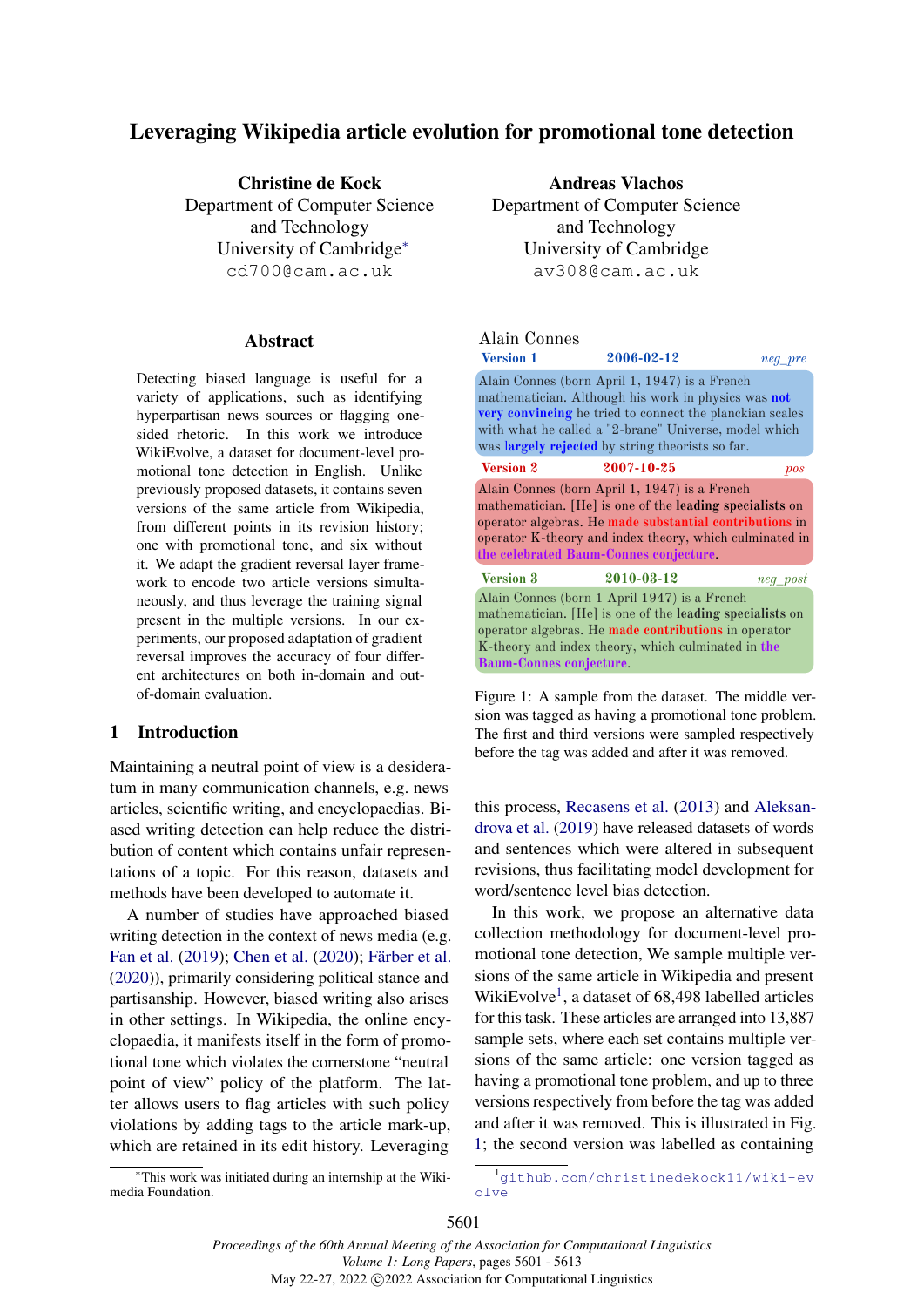promotional tone (positive), whereas the first and third versions were considered negative.

In contrast with [Recasens et al.](#page-9-1) [\(2013\)](#page-9-1) and [Alek](#page-8-2)[sandrova et al.](#page-8-2) [\(2019\)](#page-8-2), we choose to perform classification at the level of documents rather than sentences or words. Our motivation is that classifying a sentence out of context as biased is known to be difficult and prone to subjective judgements, while higher inter-annotator agreement is achieved at the document-level [\(Chen et al.,](#page-8-1) [2020\)](#page-8-1). [Recasens et al.](#page-9-1) [\(2013\)](#page-9-1) similarly found that identifying promotional tone at the word-level is challenging, with Mechanical Turk workers achieving 37% accuracy on this task. We hypothesise that there are article-level features which provide corroborating evidence to the intentions of the writer, which isolated sentences might not capture. We also see evidence of this in our own data – for instance, in Fig. [1,](#page-0-2) the mention of "leading specialist" in version 3 is dubious but justifiable; however, in version 2, it contributes to an overall assessment of biased writing.

To make better use of the training signal available in the multiple versions per article in WikiEvolve, we adapt gradient reversal [\(Ganin and](#page-9-2) [Lempitsky,](#page-9-2) [2015\)](#page-9-2). The latter entails adding an auxiliary task during training which shares the input encoder with the main task and is optimised concurrently, but its gradients are reversed during backpropagation. The model is therefore discouraged from learning features which are useful for the auxiliary task and assumed harmful for the main task. Our adaptation operates on pairs of samples rather than individual texts, and we define the auxiliary task as classifying whether two samples originated from the same article. The features we learn are therefore more likely to be informative of the tone, but not of the content.

In our experiments, gradient reversal improves the accuracy of all four architectures of increasing complexity. On a bag-of-words encoding followed by two neural network layers, the PR-AUC score improves from 0.60 to 0.64. Using a hierarchical attention network, performance is increased from 0.63 to 0.65. This illustrates that the additional structural information WikiEvolve provides can be utilised to improve performance on this task. To further assess the ability of gradient reversal to improve performance by encouraging models to learn features that do not rely on the topic or content, we also tested our models on out-of-domain data from the SemEval 2019 Shared Task on Hyperpartisan

News Detection [\(Kiesel et al.,](#page-9-3) [2019\)](#page-9-3). Our results show that GRL training improves our accuracy on this dataset from 0.714 to 0.785.

## <span id="page-1-1"></span>2 Promotional tone on Wikipedia

A number of studies have utilised Wikipedia to develop labelled datasets for content-related issues, including promotional tone detection. Wikipedia has several favourable characteristics which enable this form of data collection. Firstly, articles evolve over time through different versions. Secondly, the chronological revision history of each article is preserved and open-sourced<sup>[2](#page-1-0)</sup>, meaning that the evolution of an article can be retrieved. Finally, the platform's decentralised quality control system allows users to tag articles that violate the platform's content policies, to warn readers of such issues and to attract the attention of editors to fix them. These tags are removed from the article once the problem is resolved, but they are preserved in the article's edit history. A more details on Wikipedia's policy violation tags see [Anderka et al.](#page-8-3) [\(2012\)](#page-8-3).

In this context, a revision of an article which contains a tag is considered a positive instance of that specific policy violation. Different methods have been proposed for sampling negatives. A popular approach is to find revisions of the same or other articles which do not contain the tag. However, this approach can introduce noise, as the absence of a policy violation tag from an article does not guarantee that the problem is not present. This characteristic of template-based Wikipedia datasets has been noted in previous work, e.g. [Anderka et al.](#page-8-3) [\(2012\)](#page-8-3); [Bhosale et al.](#page-8-4) [\(2013\)](#page-8-4); [Orizu and He](#page-9-4) [\(2018\)](#page-9-4). Another option is to look to other articles which are known to represent well-written content. For instance, [Anderka et al.](#page-8-3) [\(2012\)](#page-8-3) and [Bhosale et al.](#page-8-4) [\(2013\)](#page-8-4) select negatives from Wikipedia's list of featured and good articles. However, these articles are of a higher quality generally and therefore have other distinguishing characteristics, which may be misleading if the goal is to detect policy-violating content. Additionally, sampling negatives from different articles may introduce a topical bias.

#### 3 Mining promotional articles

Our data extraction methodology consists of (i) finding articles tagged by a Wikipedia editor as having a promotional tone problem at some point

<span id="page-1-0"></span><sup>&</sup>lt;sup>2</sup>A Creative Commons Attribution-Share-Alike License 3.0 applies.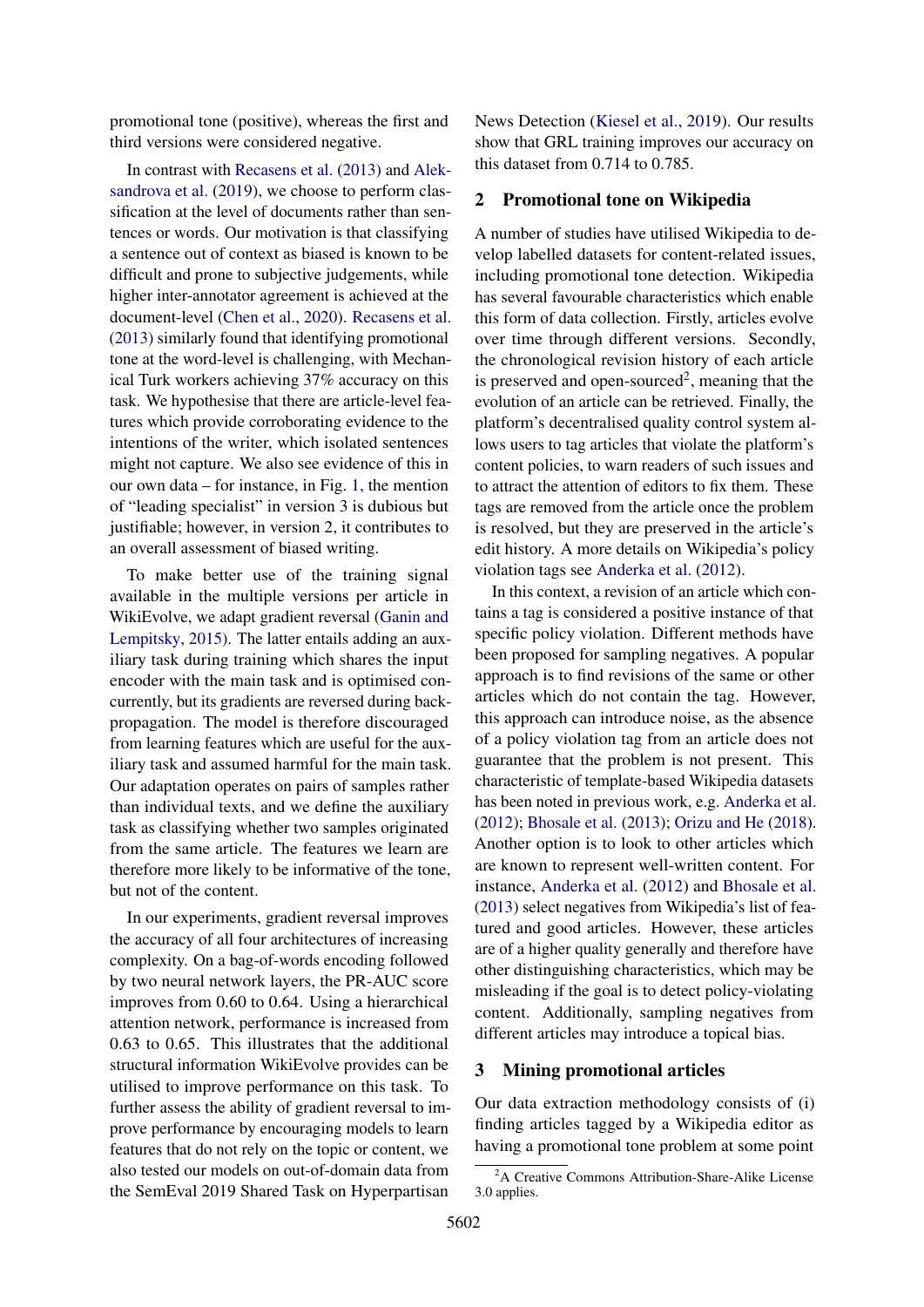in their edit history, (ii) selecting the revision where such a tag was added as a positive sample, and (iii) sampling negatives from revisions which did not contain the template.

Finding promotional tone tags To identify tags of interest, we refer to the Wikipedia category "articles with a promotional tone" [\(Wikipedia,](#page-9-5) [2021a\)](#page-9-5) and identify the quality tags which most frequently occur in this articles of this category. These are "advert", "autobiography", "fanpov", "peacock" and "weasel". Each of these tags describes a different type of promotional tone issue, for which the definitions are contained in Appendix [A.](#page-9-6) We then use regular expressions to collect all revisions which contain variations of these tags in the WikiText data lake [\(Wikipedia,](#page-9-7) [2021c\)](#page-9-7).

Finding tag addition events Once incidences of promotional tone tags have been identified, we use the WikiHistory data lake [\(Wikipedia,](#page-9-8) [2021b\)](#page-9-8) to find the full edit histories of these articles. For each article, we then identify the point in its edit history where a tag was added, and consider this version of the article as the positive sample. We exclude cases where the tag addition edit was reverted<sup>[3](#page-2-0)</sup> by another editor. The article text at this timestamp is retrieved from the WikiText data lake.

Sampling negatives For each positive sample, we select negatives from the revision history of the same article. We consider as candidates all revisions which were not reverted, and which took place within 30 revisions (chronologically sorted) of the tag addition event. This is intended to ensure that the negative samples are of the same approximate stage of article development as the positive sample. We exclude the revision immediately before the tag addition event, as it is this version which prompted the tag to be added. Up to three revisions (depending on availability) are selected at random from these candidates, before and after the positive. We refer to such a set of samples as a sample set. The negatives sampled before the tag addition are denoted *neg\_pre*, and those from after are denoted *neg\_post*. The number of samples per tag and class are shown in Table [1.](#page-2-1) We split the data into train, test and validation sets with a ratio of 70-20-10. The datasets are stratified to contain

<span id="page-2-1"></span>

| Tag           | # Positives | # Negatives |
|---------------|-------------|-------------|
| Autobiography | 1578        | 9289        |
| Advert        | 4361        | 25843       |
| Fanpov        | 413         | 2446        |
| Peacock       | 2859        | 16960       |
| Weasel        | 906         | 5421        |
| <b>Total</b>  | 8 5 39      | 59 959      |

Table 1: Number of samples per tag and class.

samples from each tag type (set out in Table [1\)](#page-2-1), and samples from the same sample set (i.e. revisions of the same article) are kept in the same split.

Although this work only considers promotional tone detection in English, the data collection methodology and training framework we propose could be extended to other languages on Wikipedia, as is done in [Aleksandrova et al.](#page-8-2) [\(2019\)](#page-8-2).

## <span id="page-2-2"></span>4 Data validation

As discussed in Sec. [2,](#page-1-1) Wikipedia tag-based datasets are known to contain a certain level of noise. To counteract this, we have implemented three measures: ensuring that the negatives are from the same stage of article development, sampling from different points in the same article's edit history, and sampling negatives before and after the positive. However, there is still a risk of including false negatives, i.e. articles not tagged as containing promotional tone even though they do. An example of such a case from our dataset is shown in Fig. [2.](#page-3-0) Despite containing non-neutral phrases such as "hit show", "made quite an impression", and "prove[d] herself to be intelligent", the *neg\_pre* (first) sample is not tagged as containing biased language. It does however contain some information that reflects negatively on the subject ("for the wrong reasons"). This is removed in the positive (middle) sample, and more overtly biased descriptions are added ("quick wit, educational background, amazing looks", "bubbly personality and easy on the eye appearrance"). In the *neg\_post* negative sample, the problematic phrasing is removed.

We perform manual validation of our dataset to estimate how frequently false negatives are included. We perform two types of validation: pairwise and independent prediction. For the former, the task is to rank two samples (i.e. revisions of the same article) as to which is more promotional. 40 articles, consisting of 20 positive-negative pairs in random order, are evaluated by two of the authors.

<span id="page-2-0"></span><sup>&</sup>lt;sup>3</sup> From the platform guidelines: "On Wikipedia, reverting means undoing or otherwise negating the effects of one or more edits, which results in the page (or a part of it) being restored to a previous version."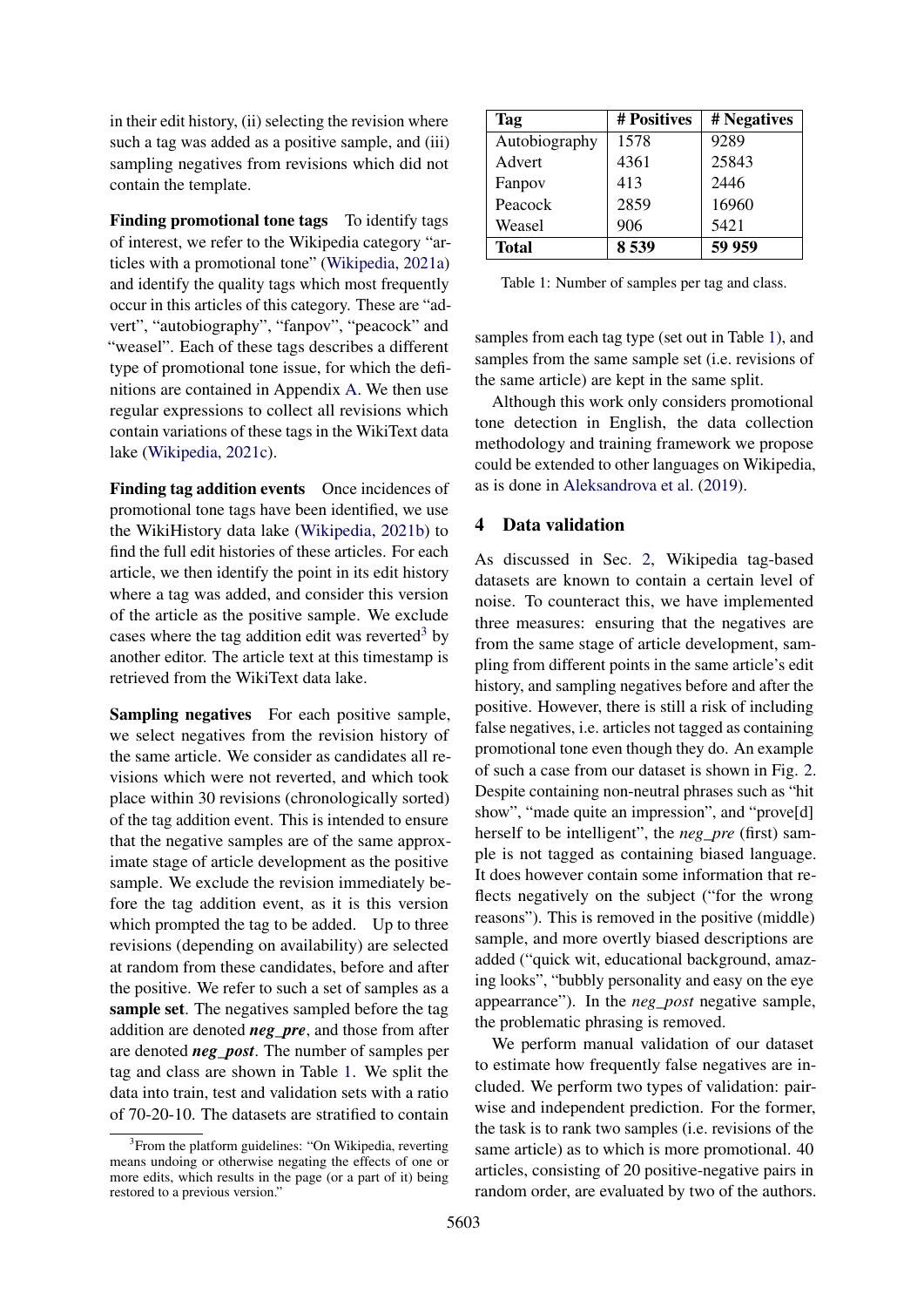<span id="page-3-0"></span>

| Cher Tenbush                                                                                                                                                                                                                                                                                                                                                                                                                                                                                                                                                                                                                                                                                                                                                                     |                                                                                                                              |
|----------------------------------------------------------------------------------------------------------------------------------------------------------------------------------------------------------------------------------------------------------------------------------------------------------------------------------------------------------------------------------------------------------------------------------------------------------------------------------------------------------------------------------------------------------------------------------------------------------------------------------------------------------------------------------------------------------------------------------------------------------------------------------|------------------------------------------------------------------------------------------------------------------------------|
| 17/08/2006                                                                                                                                                                                                                                                                                                                                                                                                                                                                                                                                                                                                                                                                                                                                                                       | neg pre                                                                                                                      |
| Cheryl "Cher" Beth Tenbush made her television debut on Ashton<br>Kutcher's hit show Beauty and the Geek. Known later as "the<br>smart beauty" Cher made quite an impression on her<br>housemates and audience. Not only did Cher prove herself to<br>be intelligent, she also proved herself to be stubborn and direct.<br>earning her much criticism. Cher made her intentions to win<br>Beauty and the Geek clear from the beginning, causing people to                                                                                                                                                                                                                                                                                                                       |                                                                                                                              |
| believe she was on the reality show "for the wrong reasons." She                                                                                                                                                                                                                                                                                                                                                                                                                                                                                                                                                                                                                                                                                                                 |                                                                                                                              |
|                                                                                                                                                                                                                                                                                                                                                                                                                                                                                                                                                                                                                                                                                                                                                                                  |                                                                                                                              |
|                                                                                                                                                                                                                                                                                                                                                                                                                                                                                                                                                                                                                                                                                                                                                                                  | pos                                                                                                                          |
| Cher Tenbush (born December 2, 1981) is an Asian-American<br>Reality TV star, actress, and model from Fremont, California<br>USA. On the CW hit reality series, Beauty and the Geek, Cheryl<br>(Cher) Tenbush can be considered an unlikely character among<br>her competitors. Cher's quick wit, educational back-ground,<br>and amazing looks accorded her the winning spot along with<br>partner, Josh Herman, whom she nurtured from geek to stud.<br>Some would say her most prized possession from the show<br>is not the monetary prize or the great memories, but is her<br>found love with geek turned stud co-star, Wes Wilson. []<br>She had no idea that she would last to be the final couple on the<br>show, but as TV Guide E! proclaimed "a beauty with brains." |                                                                                                                              |
| 27/10/2007                                                                                                                                                                                                                                                                                                                                                                                                                                                                                                                                                                                                                                                                                                                                                                       | neg post                                                                                                                     |
| Cher Tenbush is a reality tv star, actress, and model from<br>Fremont, California, United States.<br>Tenbush was on the second installment of the CW reality series.<br>Beauty and the Geek, in which she was partnered with Josh<br>Herman. [] TV Guide and E! proclaimed her "a beauty with                                                                                                                                                                                                                                                                                                                                                                                                                                                                                    |                                                                                                                              |
|                                                                                                                                                                                                                                                                                                                                                                                                                                                                                                                                                                                                                                                                                                                                                                                  | soon redeemed herself, causing many to believe she made the<br>biggest transformation out of all the beauties.<br>18/10/2006 |

Tenbush dated Wes Wilson, while on *Beauty and the Geek*.

Figure 2: An example of a false negative obtained from the *neg\_pre* version of a sample set.

The orderings of the annotators agreed with the assigned labels for respectively 16/20 and 14/20 pairs, with a Cohen's Kappa score of 0.79 indicating substantial agreement. This suggests that the collected data contains a trustworthy signal for comparing the extent to which two texts are promotional.

Since the task we are mainly interested in is text classification, rather than ranking, we also perform an evaluation on individual samples, annotating 30 samples of each type (positive, *neg\_pre* and *neg\_post*). The concurrence with the mined labels of the *neg\_pre* and *neg\_post* annotations are shown in Table [2.](#page-3-1) This task appears to be more challenging compared to the pairwise comparison, with both annotators achieving lower scores and a lower inter-annotator agreement Kappa score of 0.4805, indicating moderate agreement. A reason for this may be the subjective nature of the task, as illustrated by [Chen et al.](#page-8-1) [\(2020\)](#page-8-1).

Our evaluation indicates that the negative samples from before the tag was added contain more noise, compared to those sampled after it was removed. This can be attributed to the active removal of the tag by an editor in the version after

<span id="page-3-1"></span>

| Annotator     | neg_pre                | neg_post        |
|---------------|------------------------|-----------------|
| $\mathsf{A}1$ | $\frac{12}{30}$        | $\frac{14}{30}$ |
| A2            | $\frac{14}{30}$        | $\frac{22}{30}$ |
| <b>Total</b>  | $\underline{24}$<br>ឥក | $\frac{36}{60}$ |

Table 2: Agreement of two authors with mined labels of negative sample annotations.

the tag was added (*neg\_post*), which indicates that the problem is resolved, while the lack of a policy violation tag in earlier versions (*neg\_pre*) does not guarantee lack of promotional tone. However, ignoring the *neg\_pre* samples altogether would expose the temporal bias mentioned in Sec. [1:](#page-0-3) if negatives are always sampled chronologically after positives and from a more developed version of the article, spurious correlations may be inferred.

Based on these insights, we have chosen to include the automatically mined *neg\_pre* samples in training, but to create a separate set of manually validated *neg\_pre* samples for evaluation. Thus, we randomly selected 100 *neg\_pre* samples from the original test set and verified whether they represent a neutral writing style. 42 of the 100 samples were confirmed as true negatives. We balance these negatives with their corresponding positive samples, and refer to this dataset as *ValidNegPre*.

## 5 Gradient reversal training for promotional tone detection

Gradient reversal training [\(Ganin and Lempitsky,](#page-9-2) [2015\)](#page-9-2) jointly optimises two classifiers which rely on a shared underlying encoder model: (i) a label predictor for the main task, which predicts class labels and is used during both training and test time, and (ii) a domain classifier, which predicts either the source or the target domain during training as the auxiliary task. The parameters of the encoder model are optimised to minimise the loss of the main task classifier while maximising the loss of the domain classifier. This is achieved through a gradient reversal layer, which leaves the input unchanged during forward propagation and reverses the gradient by multiplying it by a negative scalar during the backpropagation. This approach is motivated by theory on domain adaptation, which suggests that a good representation for cross-domain transfer is one for which an algorithm cannot learn to identify the domain of origin of the input observation [\(Ben-David et al.,](#page-8-5) [2010\)](#page-8-5).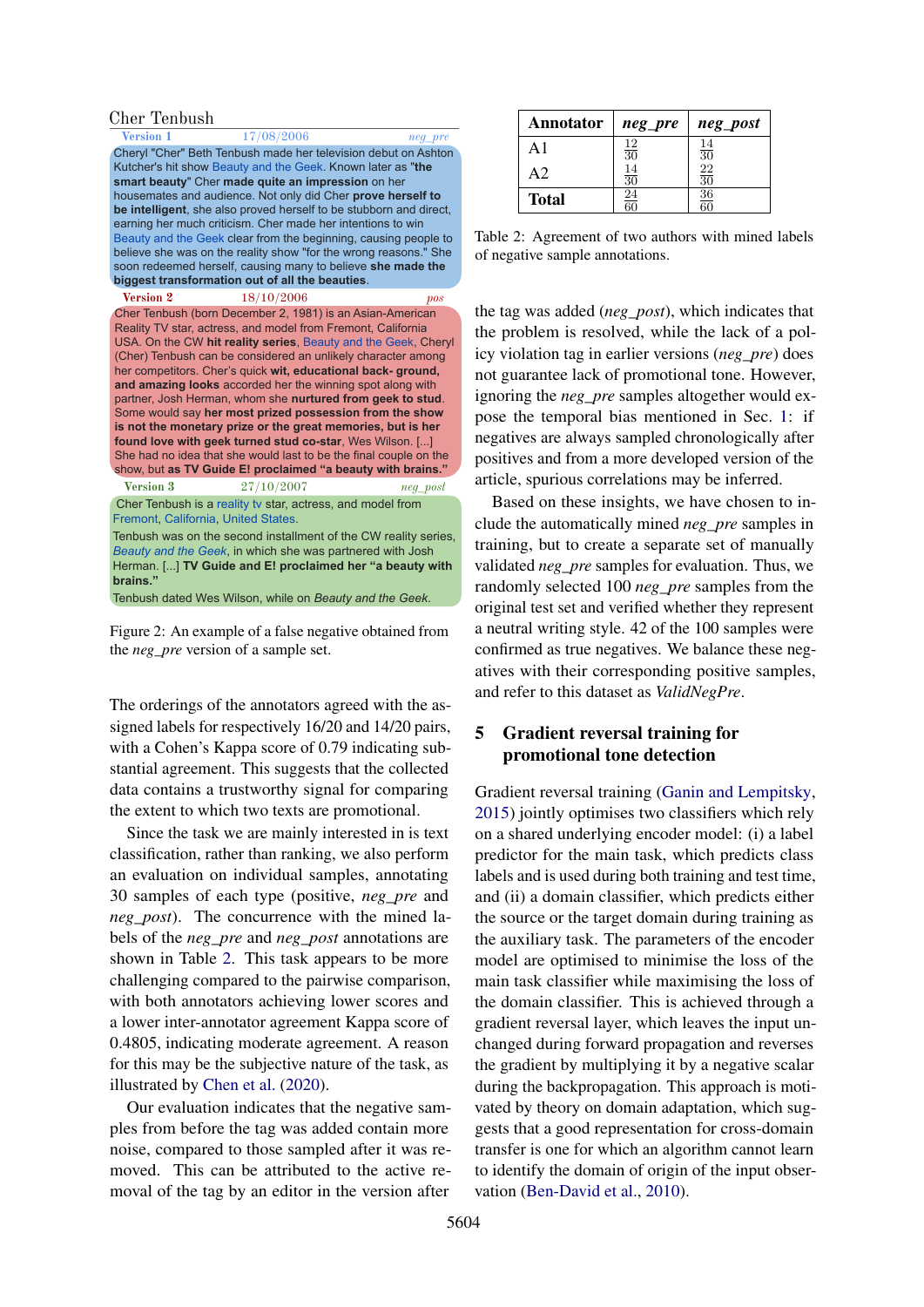<span id="page-4-0"></span>

Figure 3: Model architecture for training with gradient reversal.  $x$  and  $x'$  represent two different samples which are encoded in parallel, by the same feature encoder model.

Our adaptation of this framework, shown in Fig. [3,](#page-4-0) differs from [Ganin and Lempitsky](#page-9-2) [\(2015\)](#page-9-2) in that it considers two text inputs concurrently  $(x)$ and  $x'$ ), as opposed to one.  $f$  represents a neural network encoder with parameters  $\theta_1$ . f encodes the two texts independently, to produce  $z$  and  $z'$ :

$$
z = f(x; \theta_1); z' = f(x'; \theta_1)
$$
 (1)

The network then splits into two branches. The primary (bottom) branch consists of a neural network model g, with parameters  $\theta_3$ , which produces promotional tone predictions  $\hat{y}_{T1}$  and  $\hat{y}_{T2}$  for the two samples:

$$
\hat{y}_{T1} = g(z; \theta_3); \hat{y}_{T2} = g(z'; \theta_3)
$$
 (2)

The auxiliary branch concatenates the two input encodings as  $[z, z']$ , and then the similarity classifier h, a neural network parameterised by  $\theta_2$ , provides a prediction  $\hat{y}_{sim}$  of whether the two samples originate from the same Wikipedia article:

$$
\hat{y}_{sim} = h([z, z'], \theta_2) \tag{3}
$$

Our intention with this task is to encourage the encoder  $f$  to learn features that are topic agnostic. This should allow for better generalisation across datasets, as well as to avoid learning spurious correlations due to topical biases in the data.

The encoder and classifier models are trained simultaneously.

Given a set of training samples  $D = [x_1, ..., x_N,$  $y_1, ..., y_N$ , we construct M pairs with indices  $P =$  $(i, j) : i, j \in [1, ..., N]$ . The process for generating these pairs is described in Sec. [6.](#page-5-0) Then, the loss is given by:

$$
L(\theta_1, \theta_2, \theta_3, D, P) =
$$
  
\n
$$
\frac{1}{M} \sum_{m=1}^{M} \left( L_T(x_{P1}, x_{P2}; \theta_1, \theta_2) - \lambda L_{Sim}(x_{P1}, x_{P2}; \theta_1, \theta_3) \right),
$$
\n(4)

such that the loss with respect to the similarity label is maximised, while the loss with respect to the promotional tone label is minimised.  $\lambda$  is a scalar which controls the weight of the loss from the adversarial task, and  $L_T = L_{T1} + L_{T2}$ .

During testing, only the feature encoder and the main task branch are retained to perform the tone classification task:

<span id="page-4-1"></span>
$$
\hat{y} = g(f(x; \theta_1), \theta_3). \tag{5}
$$

Recall that the model encodes and predicts on the two input samples independently during training. We can therefore obtain predictions for individual test samples (rather than pairs), as is the more general case in other models and datasets for this task.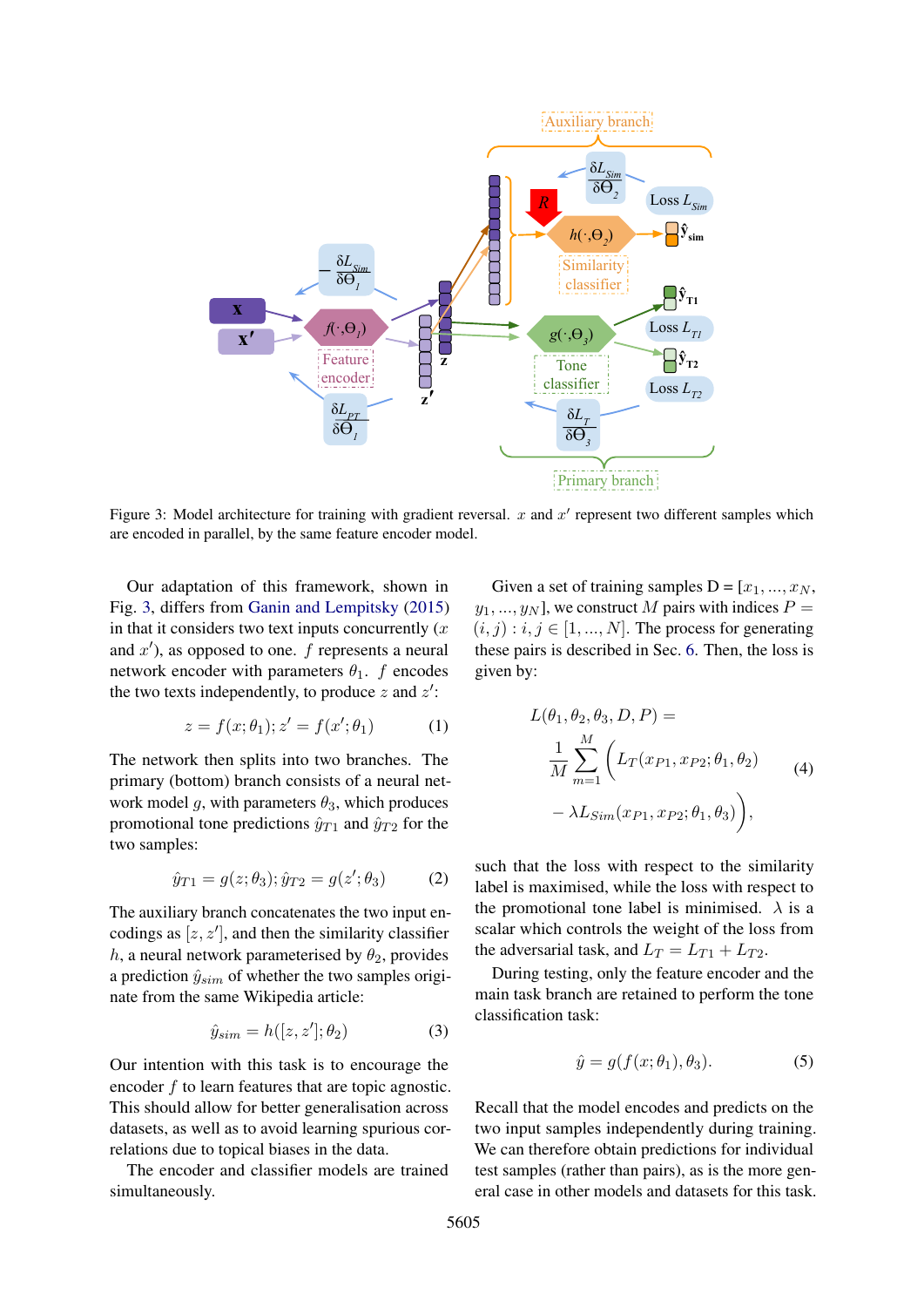## <span id="page-5-0"></span>6 Experimental setup

## 6.1 Models

The two classifier models,  $q$  and  $h$ , are both MLP models. The feature encoder (indicated as  $f$  in Fig. [3\)](#page-4-0) is responsible for producing an embedding of an article to be used in both the main and auxiliary task. We evaluate four options:

- Bag-of-words (BoW + MLP): a bag-ofwords representation of an article is propagated through a multilayer perceptron (MLP) to obtain an embedding,
- Averaged embeddings (AvgEmb + MLP): GloVe embeddings [\(Pennington et al.,](#page-9-9) [2014\)](#page-9-9) for every word in the article are averaged, followed by an MLP model,
- Hierarchical Attention Network (HAN) [\(Yang et al.,](#page-9-10) [2016\)](#page-9-10): word embeddings are processed using an LSTM layer followed by an attention mechanism to build up sentence embeddings. Sentence embeddings are similarly combined to form an article embedding.
- Longformer [\(Beltagy et al.,](#page-8-6) [2020\)](#page-8-6): A transformer-based model, adapted for longform documents. We finetune the pretrained "longformer-base-4096" model.

For the GRL models, we further experiment with the weights of the main versus auxiliary task  $\lambda$ on the validation set, finding that weighting the outputs equally yields the best results.

We compare the GRL training approach with the standard method of training the classifier with each feature extractor model. This is equivalent to training with the inference model in Equation [5;](#page-4-1) the auxiliary branch is removed and one sample is processed at a time. Implementation details are provided in App. [B.](#page-10-0)

## 6.2 Metrics

For each model, we report two metrics:

- **PR-AUC**: The area under the precision-recall curve, which provides an aggregate measure of performance across all possible classification thresholds [\(Davis and Goadrich,](#page-8-7) [2006\)](#page-8-7). Perfect performance is 1, and a random classifier would receive 0.
- Accuracy: The percentage of samples which are correctly classified, using a classification threshold based on Youden's J statistic [\(Fluss](#page-9-11) [et al.,](#page-9-11) [2005\)](#page-9-11), which maximises the true positive rate and minimises the false negative rate.

#### 6.3 Data

In order to train the main task we require samples with and without a promotional tone (i.e. positive and negative labels). To train the auxiliary we require both *matched* pairs (originating from the same sample set / article) and *unmatched* pairs (originating from different sample sets). Therefore, we include a number of different pairing configurations.

Firstly, given a training set consisting of  $K$  sample sets, we collect  $K$  positive-negative matched pairs. This means that we need to select one negative sample and one positive sample from each sample set. There are multiple negatives in every sample set, so we sample at random from all *neg\_pre* and *neg\_post* samples. There is only one positive per sample set, so this sample is used. We also collect K positive-negative unmatched pairs. We further include  $K$  matched and  $K$  unmatched negative-negative pairs. Finally, we include  $K$ positive-positive unmatched pairs. It is not possible to add positive-positive matched pairs, as there is only one positive per sample set.

Using this pair selection method, there are  $7K$ samples for the tone classification task and  $3.5K$ pairs for the similarity classification task, for a total of 48762 articles. For the baseline models, without GRL, only one sample is used at a time during training; thus, we retain the data generation method described above (to ensure the results are comparable), but ignore the pairings.

The training dataset is slightly unbalanced, with a ratio of 4:3 of negatives to positives for the similarity classification task and a ratio of 4:3 of unmatched to matched pairs. The numbers of samples per label and their origin are shown in Table [7](#page-11-0) in App. [C.](#page-10-1) Our validation and test sets consist of only positive-negative matched pairs, one from each sample set, and thus are fully balanced. As motivated in Sec. [4,](#page-2-2) for the main test set (denoted *Full-Test*) negatives are only selected from the *neg\_post* samples. For the *ValidNegPre* test set, all negatives are manually validated. The text preprocessing steps are described in App. [B.](#page-10-0)

#### <span id="page-5-1"></span>7 Results

The results from our evaluation on the *FullTest* are in Table [3.](#page-6-0) We observe that models trained with GRL consistently outperform models trained without it, on both the accuracy and PR-AUC metrics. All improvements, except for the Longformer, are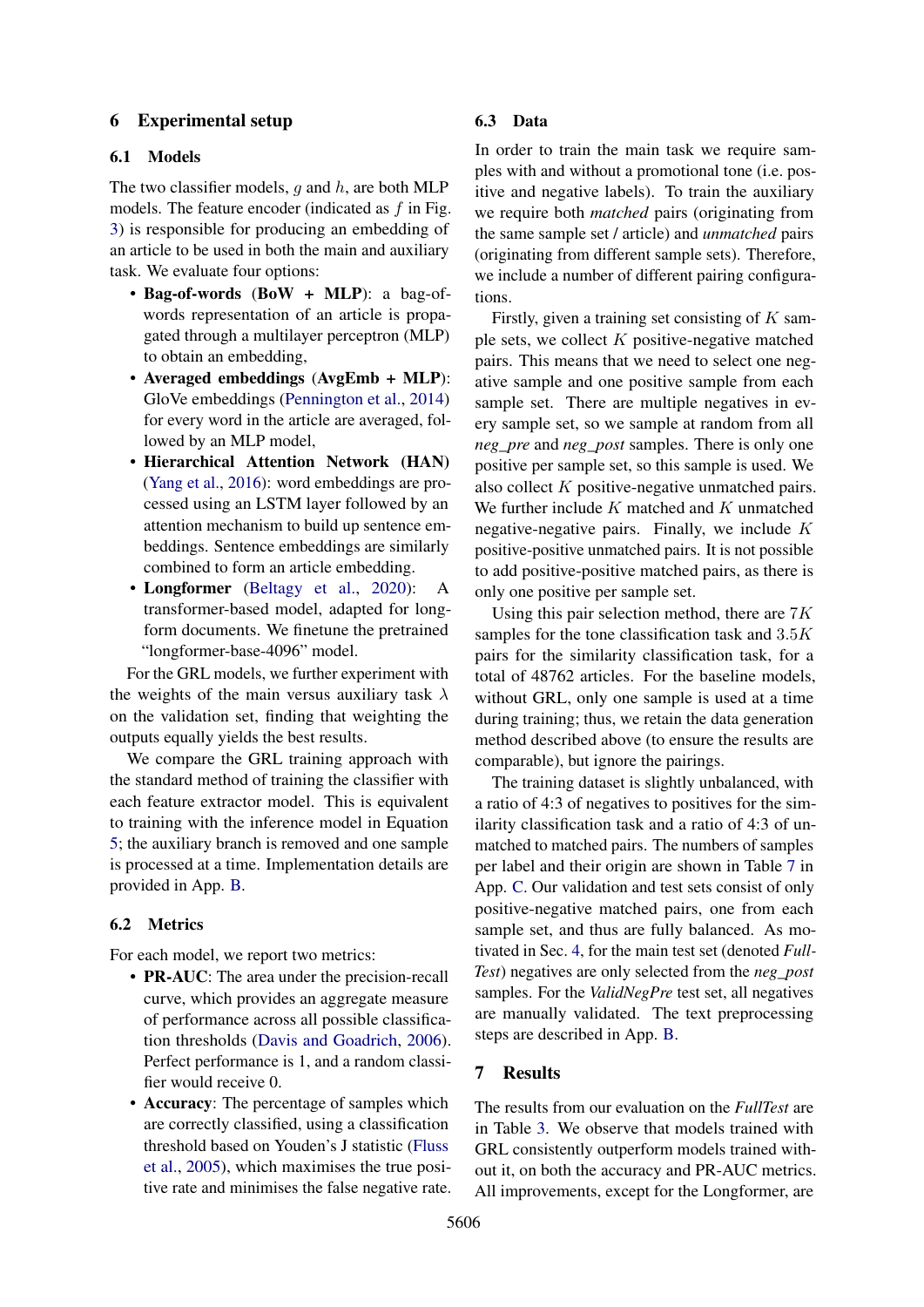<span id="page-6-0"></span>

| <b>Model</b>     | <b>PR-AUC</b> | <b>Accuracy</b> |
|------------------|---------------|-----------------|
| $BoW + MLP$      | 0.6019        | 0.5913          |
| $BoW + GRL$      | 0.6409        | 0.6102          |
| $AvgEmb + MLP$   | 0.6129        | 0.5848          |
| $AvgEmb + GRL$   | 0.6415        | 0.6084          |
| <b>HAN</b>       | 0.6271        | 0.5968          |
| $HAN + GRL$      | 0.6459        | 0.6102          |
| Longformer       | 0.6798        | 0.6392          |
| Longformer + GRL | 0.6984        | 0.6432          |

Table 3: Results using GRL training on  $Full Test$ .

<span id="page-6-1"></span>

|                  | <b>Test data</b> |             |
|------------------|------------------|-------------|
| Train data       | FullTest         | ValidNegPre |
| Incl. $neg\_pre$ | 0.6984           | 0.6184      |
| Excl. neg_pre    | 0.6962           | 0.5725      |

Table 4: Effect of ignoring *neg\_pre* during training. PR-AUC scores are shown.

statistically significant at the  $\alpha = 0.05$  level, using the permutation test to compare PR-AUC values. Larger gains are observed for the BoW+MLP and AvgEmb+MLP models, compared to the HAN and Longformer models. A possible explanation for this is that the simpler models rely only on wordlevel information, and thus more susceptible to topical biases which GRL mitigates.

These results support the motivation behind our data collection method and training framework: by incorporating our knowledge of how samples are related in our dataset and training, models are exposed to different versions of the same content (with and without promotional tone), and can therefore better learn features that are more effective for detecting promotional tone, compared to models that ignore this information.

### 7.1 Effect of *neg\_pre* samples

Given our discussion in Sec. [4,](#page-2-2) we also evaluate the GRL approach on a separate, validated test set, which uses *neg\_pre* rather than *neg\_post* negatives (denoted *ValidNegPre*). In this evaluation, we are particularly interested in the effect of excluding *neg\_pre* samples during training. The total number of samples in the training set remains the same as for experiments already reported, but all negatives are sampled from the *neg\_post* samples for each sample set during training. We compare our best model (Longformer+GRL) under these conditions. For brevity, in Table [4](#page-6-1) we only show the PR-AUC values, but the same trends hold for accuracy.

The original configuration is shown in the top left of the table; with training data including both *neg\_post* and *neg\_pre*, and testing on  $Full Test$ . We note that, using the same training data, the PR-AUC score is slightly lower on the *ValidNegPre* set (top right) compared to the *FullTest* set, indicating that these samples may be more difficult to classify correctly. The effect of excluding *neg\_pre* samples during training is shown in the second row. The two training settings achieve similar performance on the *FullTest* test set, however, the performance on the *ValidNegPre* dataset is markedly lower when excluding *neg\_pre*samples. This supports our motivation for including *neg\_pre* samples during training, as described in Sec. [4,](#page-2-2) i.e. that not including them may lead to learning spurious correlations, such as temporal or article development biases. The *neg\_pre* sampling adds useful information during training, despite including noise in the form of false negatives.

#### 7.2 Ranked prediction

Since our main goal is to predict promotional tone for a given text, we did not optimise for ranked prediction; however, the pairwise accuracy is of interest since the GRL-based model is trained on pairs. This is similar to the pairwise human evaluation we performed in Sec. [4.](#page-2-2) For this we calculate the proportion of pairs for which the directionality of the predictions is correct. A score of 0.722 is achieved for the non-GRL Longformer model, compared to 0.741 for the GRL model. The fact that these values are higher than the accuracy values in Table [3](#page-6-0) illustrates that there are samples which were incorrectly classified, but whose relative (pairwise) relationship was correctly predicted.

#### <span id="page-6-2"></span>7.3 Error analysis

To better understand the differences in predictions made by models trained with GRL, we analyse more closely the test set and our predictions. There are 1318 samples on which both models are correct and 764 on which both are incorrect. There are 320 samples where the non-GRL model is correct while the GRL model is incorrect, and 356 samples in the reverse case. We are interested in the last two categories, where the two models disagree.

To better understand these classification categories, we evaluate the pointwise mutual information (PMI; [Jurafsky and Martin,](#page-9-12) [2008\)](#page-9-12) of each word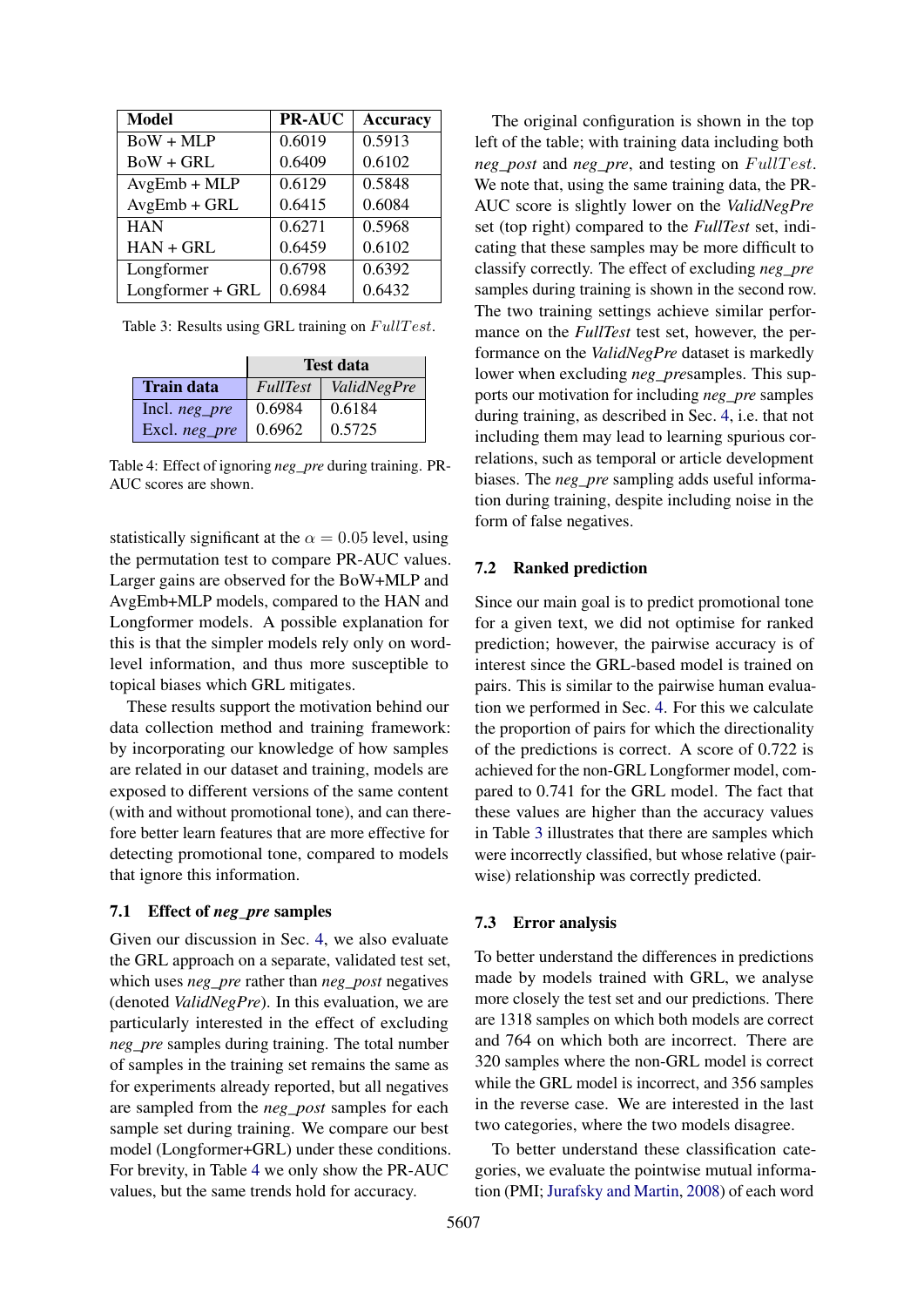$(w)$  with its classification status  $(c)$ :

$$
PMI(w, c) = log_2(\frac{P(w, c)}{P(w)P(c)}).
$$
 (6)

This gives us an indication of how much higher the probability of observing a word is to be in one of the categories, compared to the full test set.

The 50 words with the highest PMI, which were correctly classified as not promotional by our model but mislabeled as promotional by the non-GRL variant, are shown in Table [8](#page-12-0) in Appendix [D.](#page-10-2) Without GRL, these words were indicative of promotional tone; but with GRL, their use for promotional tone detection was reduced. Thus, these should be words that are misleading for the tone classifier, but helpful for the similarity classifier.

The list includes the terms "feminist", "feminism" and "female". This topical concentration may be caused by a bias in the training data, whereby there are more positive examples which contain these terms. Such an imbalance in the data may be related to the findings of [Wagner et al.](#page-9-13) [\(2016\)](#page-9-13), which explores the imbalance in representations of women versus men on Wikipedia. However, this is not the only topical bias we observe in the predictions of the non-GRL model; the terms "photograph", "photographer", and "graphics" are also in this list.

The PMI values for the opposite case where the non-GRL model is correct while the GRL model is incorrect is shown in Table [9.](#page-12-1) Here, too, we see some topical groupings; eg. "tumor", "physicians", "diagnosis". However, the PMI of these words are lower than that of the samples where the GRL model was correct (with a maximum PMI of 3.92 vs 2.76), meaning that the co-occurrence is on the whole lower.

#### 7.4 Out-of-domain evaluation

We further evaluate our model on the test set from the "per-article" track of the SemEval 2019 Shared Task on Hyperpartisan News detection [\(Kiesel](#page-9-3) [et al.,](#page-9-3) [2019\)](#page-9-3). Their dataset contains 314 positive (hyperpartisan) and 314 negative (not hyperpartisan) news articles. On this dataset, the Longformer+GRL model, trained on our training data, achieves a PR-AUC score of 0.759 (accuracy 0.785), compared to a PR-AUC of 0.736 (accuracy 0.714) when the GRL is omitted (statistically significant; P=0.043 on the signed rank test). The shared task received 42 entries and closed in June

<span id="page-7-0"></span>

| <b>Test set</b>    | No GRL | Content   Time |        |
|--------------------|--------|----------------|--------|
| <i>FullTest</i>    | 0.6936 | 0.6984         | 0.6901 |
| <b>ValidNegPre</b> | 0.5769 | 0.6184         | 0.5948 |
| SemEval            | 0.6942 | 0.785          | 0.7531 |

Table 5: The results on each of the test scenarios from Sec. [7,](#page-5-1) comparing models with no auxiliary task, the content-based task we proposed, and the time-based auxiliary task.

2019. Compared against their leaderboard, our model would be ranked eighth, even though it was not trained on the provided training data.

### 7.5 Time-based gradient reversal

A motivation for including the *neg\_pre* samples is that they counteract the temporal bias introduced by only sampling *neg\_post* samples. The gradient reversal layer also provides a debiasing mechanism, used to suppress topic-based biases in our proposed model. To observe the impact of the *neg\_pre* sampling, we also evaluate models trained with a timebased auxiliary task. Specifically, we define the task as predicting which sample in an input pair is earlier in the revision history of an article. We use only *neg\_post* samples, as they were found to be less noisy. Samples are generated from (*neg\_post*, *positive*) pairs as well as (*neg\_post*, *neg\_post*) pairs, with the chronological ordering being swapped at random to give an equal probability of both outcomes. The results on each of the test scenarios from Sec. [7](#page-5-1) are shown in Table [5,](#page-7-0) using the Longformer feature encoder and comparing to the results from the original formulation. We also compare to the same model trained without an auxiliary task. The Time-GRL model outperforms the model with no auxiliary task on the *ValidNegPre* and SemEval datasets, but the content-GRL model scores the highest on all three test sets. This indicates that using *neg\_pre* samples to counter temporal biases and the auxiliary task to counter content biases achieves better performance on this task.

#### 7.6 Comparing against sentence-level models

Previous work by [Aleksandrova et al.](#page-8-2) [\(2019\)](#page-8-2) explored a similar dataset creation strategy, using Wikipedia tags to identify sentences with a promotional tone. Our work focuses on document-level promotional tone detection, however, we also compare performance on our dataset using their models to verify whether document-level training captures more information than sentence-level training.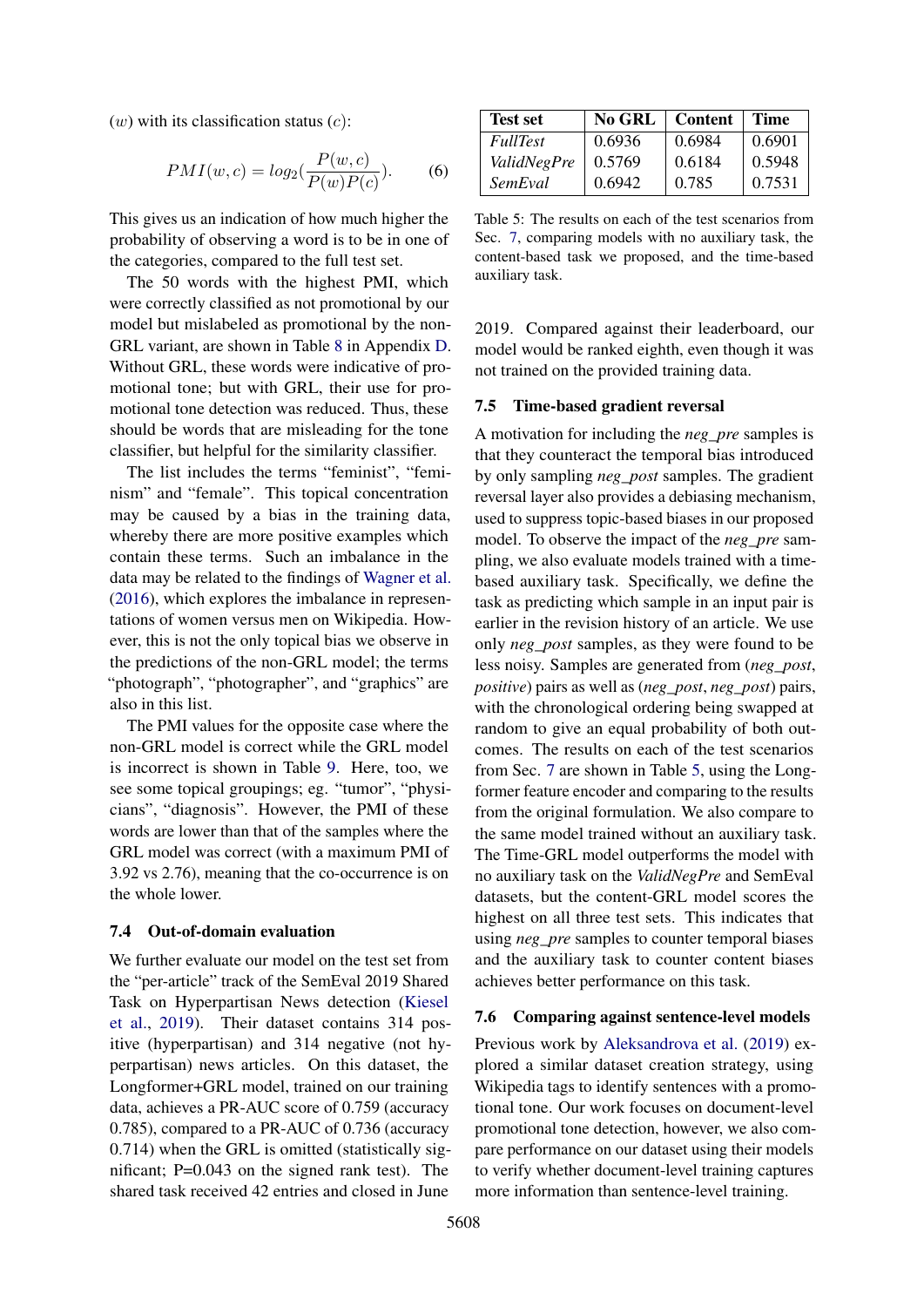<span id="page-8-8"></span>

| Model               | Mean aggr.   Max aggr. |      |
|---------------------|------------------------|------|
| $BoW+LogReg$   0.55 |                        | 0.54 |
| $LSTM+Attn$         | 0.34                   | 0.31 |

Table 6: Performance of models from [Aleksandrova](#page-8-2) [et al.](#page-8-2) [\(2019\)](#page-8-2) on the *FullTest* dataset.

We replicate their best performing model and the reported test set score of F1 score of 0.62. To compare performance on our own document-level data, we obtain a prediction for each sentence in an article and apply two aggregation strategies: using the average prediction and the maximum score. We further implement an LSTM model with attention, which is similar to our HAN model without the hierarchical computation. Results are shown in Table [6.](#page-8-8) In both cases, the mean aggregation yields a slightly better score; however, models trained on our data, both with and without the GRL optimisation, achieve significantly higher scores, providing support that there is useful information contained in WikiEvolve for the task of document-level promotional tone detection.

Finally, it worth noting that the LSTM+Attn model performs worse than the BoW+LogReg model. The authors also report comparatively worse performance for a model using FastText [\(Bo](#page-8-9)[janowski et al.,](#page-8-9) [2017\)](#page-8-9) embeddings.

## 8 Conclusion

In this work, we have proposed an alternative data collection method and dataset for promotional tone detection, which leverages the evolution of articles on the platform. To utilise the additional structure in our dataset, we extended the gradient reversal framework to train models which are more effective at detecting promotional tone. This was shown both on our own test set and on a test set from a different domain. We further provided insights on the effects of two negative sampling strategies on Wikipedia. These findings should be useful for researchers who use Wikipedia-based data more broadly, in addition to those who work on biased language detection.

### Acknowledgements

Christine de Kock is supported by scholarships from Huawei and the Oppenheimer Memorial Trust. Andreas Vlachos is supported the EPSRC grant no. EP/T023414/1: Opening Up Minds. This work was initiated during an internship at the Wikimedia

Foundation. We would like to thank the Foundation for granting us access to their data and resources, and in particular Diego Saez-Trumper for his support of the project.

#### References

- <span id="page-8-2"></span>Desislava Aleksandrova, François Lareau, and Pierre André Ménard. 2019. Multilingual sentencelevel bias detection in wikipedia. In *Proceedings of the International Conference on Recent Advances in Natural Language Processing (RANLP 2019)*, pages 42–51.
- <span id="page-8-3"></span>Maik Anderka, Benno Stein, and Nedim Lipka. 2012. [Predicting quality flaws in user-generated content:](https://doi.org/10.1145/2348283.2348413) [The case of wikipedia.](https://doi.org/10.1145/2348283.2348413) In *Proceedings of the 35th International ACM SIGIR Conference on Research and Development in Information Retrieval*, SIGIR '12, page 981–990, New York, NY, USA. Association for Computing Machinery.
- <span id="page-8-6"></span>Iz Beltagy, Matthew E Peters, and Arman Cohan. 2020. Longformer: The long-document transformer. *arXiv preprint arXiv:2004.05150*.
- <span id="page-8-5"></span>Shai Ben-David, John Blitzer, Koby Crammer, Alex Kulesza, Fernando Pereira, and Jennifer Wortman Vaughan. 2010. A theory of learning from different domains. *Machine learning*, 79(1):151–175.
- <span id="page-8-4"></span>Shruti Bhosale, Heath Vinicombe, and Raymond Mooney. 2013. [Detecting promotional content in](https://aclanthology.org/D13-1190) [Wikipedia.](https://aclanthology.org/D13-1190) In *Proceedings of the 2013 Conference on Empirical Methods in Natural Language Processing*, pages 1851–1857, Seattle, Washington, USA. Association for Computational Linguistics.
- <span id="page-8-9"></span>Piotr Bojanowski, Edouard Grave, Armand Joulin, and Tomas Mikolov. 2017. Enriching word vectors with subword information. *Transactions of the association for computational linguistics*, 5:135–146.
- <span id="page-8-1"></span>Wei-Fan Chen, Khalid Al Khatib, Benno Stein, and Henning Wachsmuth. 2020. [Detecting media bias in](https://doi.org/10.18653/v1/2020.findings-emnlp.383) [news articles using Gaussian bias distributions.](https://doi.org/10.18653/v1/2020.findings-emnlp.383) In *Findings of the Association for Computational Linguistics: EMNLP 2020*, pages 4290–4300, Online. Association for Computational Linguistics.
- <span id="page-8-7"></span>Jesse Davis and Mark Goadrich. 2006. The relationship between precision-recall and roc curves. In *Proceedings of the 23rd international conference on Machine learning*, pages 233–240.
- <span id="page-8-0"></span>Lisa Fan, Marshall White, Eva Sharma, Ruisi Su, Prafulla Kumar Choubey, Ruihong Huang, and Lu Wang. 2019. In plain sight: Media bias through the lens of factual reporting. In *Proceedings of the 2019 Conference on Empirical Methods in Natural Language Processing and the 9th International Joint Conference on Natural Language Processing (EMNLP-IJCNLP)*, pages 6343–6349.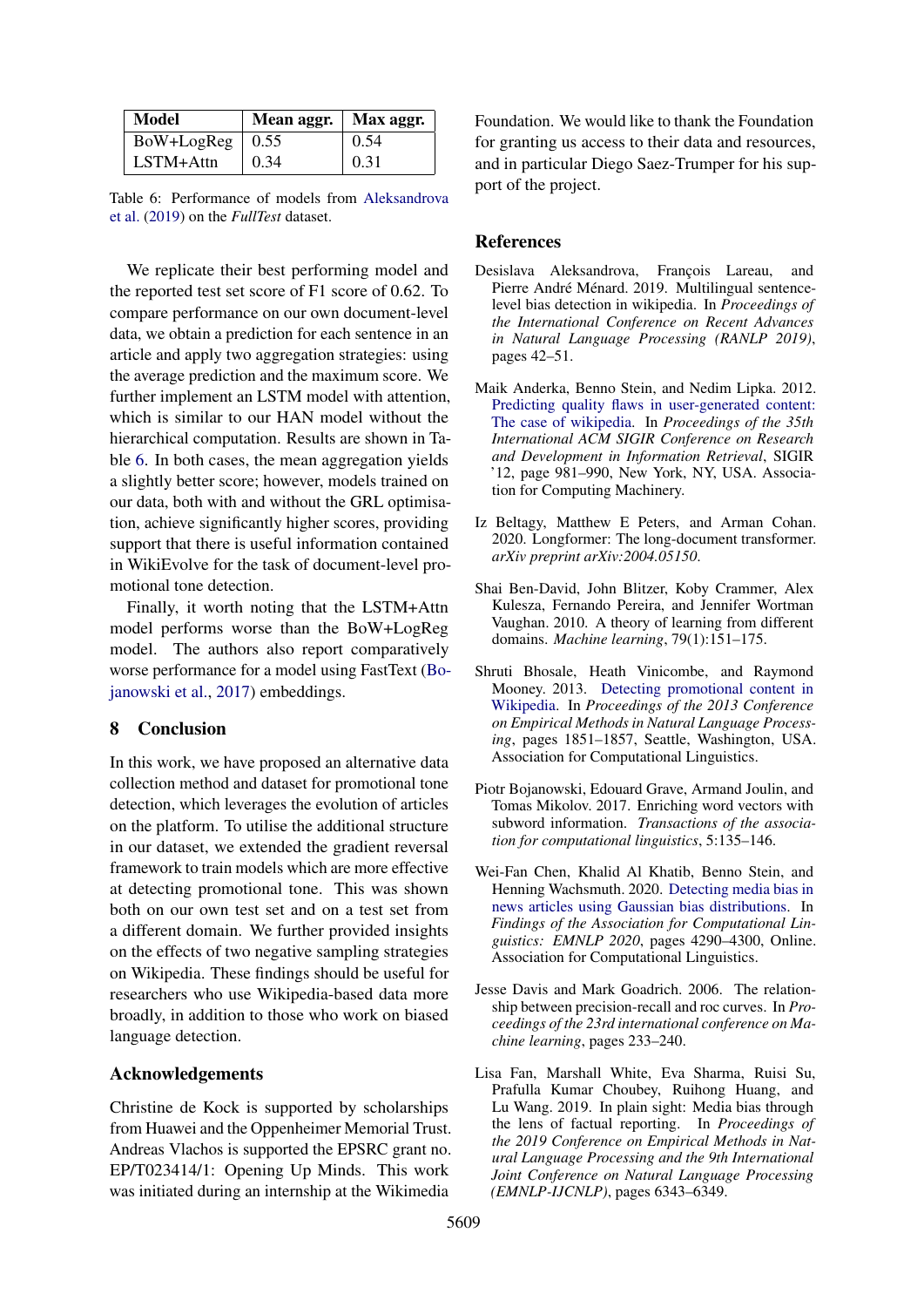- <span id="page-9-0"></span>Michael Färber, Victoria Burkard, Adam Jatowt, and Sora Lim. 2020. [A multidimensional dataset based](https://doi.org/10.1145/3340531.3412876) [on crowdsourcing for analyzing and detecting news](https://doi.org/10.1145/3340531.3412876) [bias.](https://doi.org/10.1145/3340531.3412876) In *Proceedings of the 29th ACM International Conference on Information and Knowledge Management*, CIKM '20, page 3007–3014, New York, NY, USA. Association for Computing Machinery.
- <span id="page-9-11"></span>Ronen Fluss, David Faraggi, and Benjamin Reiser. 2005. Estimation of the youden index and its associated cutoff point. *Biometrical Journal: Journal of Mathematical Methods in Biosciences*, 47(4):458– 472.
- <span id="page-9-2"></span>Yaroslav Ganin and Victor Lempitsky. 2015. Unsupervised domain adaptation by backpropagation. In *International conference on machine learning*, pages 1180–1189. PMLR.
- <span id="page-9-12"></span>Daniel Jurafsky and James H Martin. 2008. Speech and language processing: An introduction to natural language processing, computational linguistics, and speech recognition.
- <span id="page-9-3"></span>Johannes Kiesel, Maria Mestre, Rishabh Shukla, Emmanuel Vincent, Payam Adineh, David Corney, Benno Stein, and Martin Potthast. 2019. [SemEval-](https://doi.org/10.18653/v1/S19-2145)[2019 task 4: Hyperpartisan news detection.](https://doi.org/10.18653/v1/S19-2145) In *Proceedings of the 13th International Workshop on Semantic Evaluation*, pages 829–839, Minneapolis, Minnesota, USA. Association for Computational Linguistics.
- <span id="page-9-4"></span>Udochukwu Orizu and Yulan He. 2018. [Content](https://aclanthology.org/L18-1026)[based conflict of interest detection on Wikipedia.](https://aclanthology.org/L18-1026) In *Proceedings of the Eleventh International Conference on Language Resources and Evaluation (LREC 2018)*, Miyazaki, Japan. European Language Resources Association (ELRA).
- <span id="page-9-9"></span>Jeffrey Pennington, Richard Socher, and Christopher D Manning. 2014. Glove: Global vectors for word representation. In *Proceedings of the 2014 conference on empirical methods in natural language processing (EMNLP)*, pages 1532–1543.
- <span id="page-9-1"></span>Marta Recasens, Cristian Danescu-Niculescu-Mizil, and Dan Jurafsky. 2013. Linguistic models for analyzing and detecting biased language. In *Proceedings of the 51st Annual Meeting of the Association for Computational Linguistics (Volume 1: Long Papers)*, pages 1650–1659.
- <span id="page-9-19"></span>Nitish Srivastava, Geoffrey Hinton, Alex Krizhevsky, Ilya Sutskever, and Ruslan Salakhutdinov. 2014. Dropout: a simple way to prevent neural networks from overfitting. *The journal of machine learning research*, 15(1):1929–1958.
- <span id="page-9-13"></span>Claudia Wagner, Eduardo Graells-Garrido, David Garcia, and Filippo Menczer. 2016. Women through the glass ceiling: gender asymmetries in wikipedia. *EPJ Data Science*, 5:1–24.
- <span id="page-9-5"></span>Wikipedia. 2021a. Category: Articles with a promotional tone. [https://en.wikipedia.org/w](https://en.wikipedia.org/wiki/Category:Articles_with_a_promotional_tone) [iki/Category:Articles\\_with\\_a\\_promo](https://en.wikipedia.org/wiki/Category:Articles_with_a_promotional_tone) [tional\\_tone](https://en.wikipedia.org/wiki/Category:Articles_with_a_promotional_tone). Accessed: 2021-11-15.
- <span id="page-9-8"></span>Wikipedia. 2021b. MediaWiki History. [https://](https://wikitech.wikimedia.org/wiki/Analytics/Data_Lake/Edits/MediaWiki_history) [wikitech.wikimedia.org/wiki/Analyt](https://wikitech.wikimedia.org/wiki/Analytics/Data_Lake/Edits/MediaWiki_history) [ics/Data\\_Lake/Edits/MediaWiki\\_his](https://wikitech.wikimedia.org/wiki/Analytics/Data_Lake/Edits/MediaWiki_history) [tory](https://wikitech.wikimedia.org/wiki/Analytics/Data_Lake/Edits/MediaWiki_history). Accessed: 2021-11-15.
- <span id="page-9-7"></span>Wikipedia. 2021c. MediaWiki Wikitext history. [http](https://wikitech.wikimedia.org/wiki/Analytics/Data_Lake/Content/Mediawiki_wikitext_history) [s://wikitech.wikimedia.org/wiki/An](https://wikitech.wikimedia.org/wiki/Analytics/Data_Lake/Content/Mediawiki_wikitext_history) [alytics/Data\\_Lake/Content/Mediawik](https://wikitech.wikimedia.org/wiki/Analytics/Data_Lake/Content/Mediawiki_wikitext_history) [i\\_wikitext\\_history](https://wikitech.wikimedia.org/wiki/Analytics/Data_Lake/Content/Mediawiki_wikitext_history). Accessed: 2021-11-15.
- <span id="page-9-17"></span>Wikipedia. 2021d. Template: Advert. [https://en](https://en.wikipedia.org/wiki/Template:Advert) [.wikipedia.org/wiki/Template:Adve](https://en.wikipedia.org/wiki/Template:Advert) [rt](https://en.wikipedia.org/wiki/Template:Advert). Accessed: 2021-11-15.
- <span id="page-9-16"></span>Wikipedia. 2021e. Template: Autobiography. [https:](https://en.wikipedia.org/wiki/Template:Autobiography) [//en.wikipedia.org/wiki/Template:](https://en.wikipedia.org/wiki/Template:Autobiography) [Autobiography](https://en.wikipedia.org/wiki/Template:Autobiography). Accessed: 2021-11-15.
- <span id="page-9-14"></span>Wikipedia. 2021f. Template: Fanpov. [https://en](https://en.wikipedia.org/wiki/Template:Fanpov) [.wikipedia.org/wiki/Template:Fanp](https://en.wikipedia.org/wiki/Template:Fanpov) [ov](https://en.wikipedia.org/wiki/Template:Fanpov). Accessed: 2021-11-15.
- <span id="page-9-15"></span>Wikipedia. 2021g. Template: Peacock. [https://](https://en.wikipedia.org/wiki/Template:Peacock) [en.wikipedia.org/wiki/Template:Pe](https://en.wikipedia.org/wiki/Template:Peacock) [acock](https://en.wikipedia.org/wiki/Template:Peacock). Accessed: 2021-11-15.
- <span id="page-9-18"></span>Wikipedia. 2021h. Template: Weasel. [https://en](https://en.wikipedia.org/wiki/Template:Weasel) [.wikipedia.org/wiki/Template:Weas](https://en.wikipedia.org/wiki/Template:Weasel) [el](https://en.wikipedia.org/wiki/Template:Weasel). Accessed: 2021-11-15.
- <span id="page-9-10"></span>Zichao Yang, Diyi Yang, Chris Dyer, Xiaodong He, Alex Smola, and Eduard Hovy. 2016. Hierarchical attention networks for document classification. In *Proceedings of the 2016 conference of the North American chapter of the association for computational linguistics: human language technologies*, pages 1480–1489.

### <span id="page-9-6"></span>A Tag definitions

The definitions for the promotional tone tags used in this study are as follows, as per the relevant Wikipedia policy descriptions:

- **Fanpov**: Written from a fan's point of view, rather than a neutral point of view [\(Wikipedia,](#page-9-14) [2021f\)](#page-9-14).
- Peacock: Contains wording that promotes the subject in a subjective manner without imparting real information [\(Wikipedia,](#page-9-15) [2021g\)](#page-9-15).
- Autobiography: Article is extensively edited by the subject or by someone connected to the subject [\(Wikipedia,](#page-9-16) [2021e\)](#page-9-16).
- **Advert**: Contains content that is written like an advertisement [\(Wikipedia,](#page-9-17) [2021d\)](#page-9-17).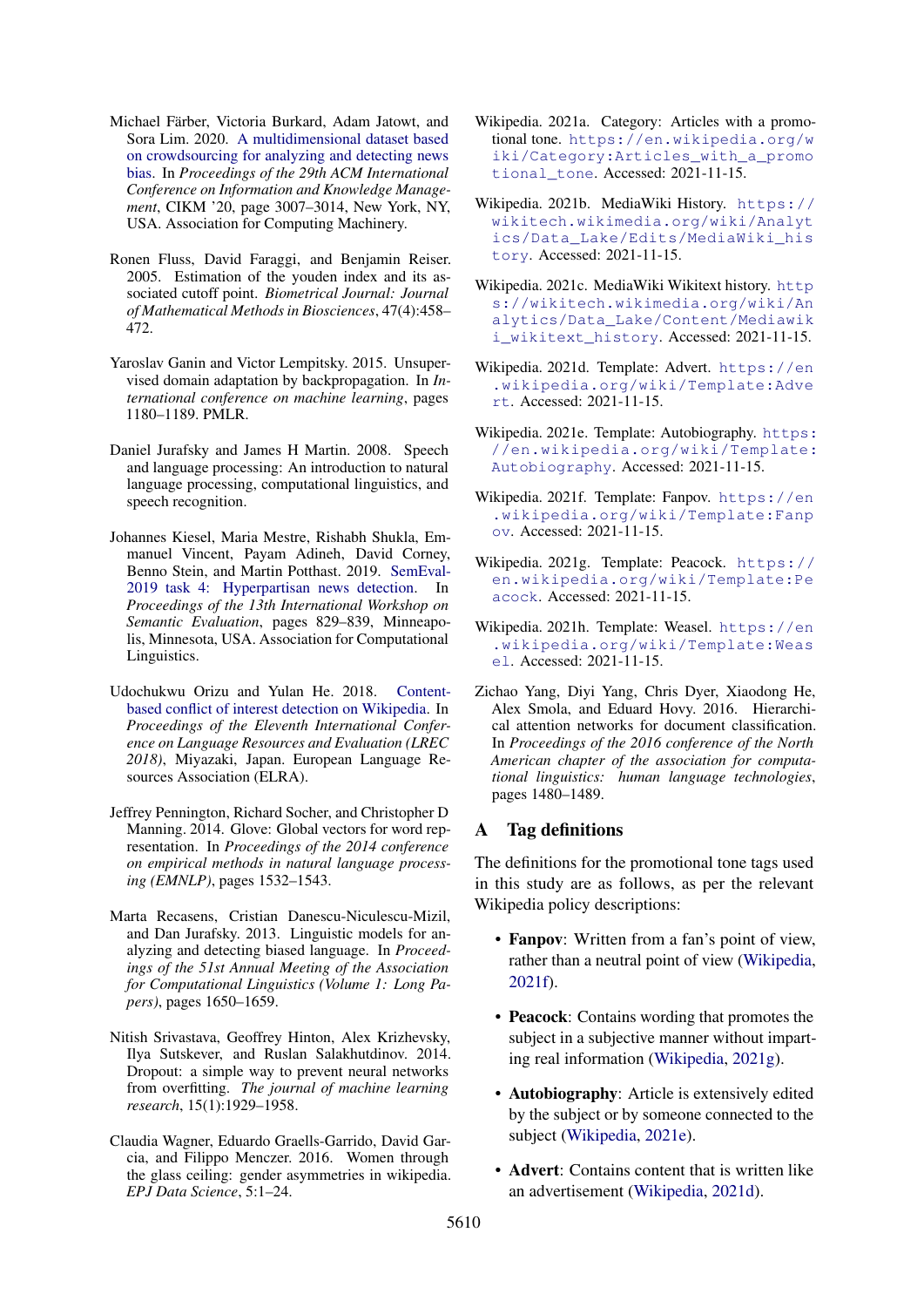• Weasel: Vague phrasing that often accompanies biased or unverifiable information [\(Wikipedia,](#page-9-18) [2021h\)](#page-9-18).

## <span id="page-10-0"></span>B Implementation details

Hyperparameters All models are implemented in Keras. For the BoW+MLP and AvgEmb+MLP encoder models, we use two-layer neural networks. The GRL label predictor and similarity predictor models also consist of two neural network layers. We experiment with learning rates in  $[0.0001, 0.001, 0.01]$ , dropout [\(Sri](#page-9-19)[vastava et al.,](#page-9-19) [2014\)](#page-9-19) in [0.1,0.3,0.5] and hidden layer sizes in [64, 128, 256] on the validation set. The ReLU activation function is used. For the Longformer model, we finetune the longformer-base-4096 snapshot using the Huggingface[4](#page-10-3) package, using a learning rate of  $5 \times 10^{-6}$ .

Models were trained on a Nvidia Quadro RTX8000 GPU available at the authors' institution and training finished within less than 36 hours in all cases.

Text preprocessing The articles are preprocessed using the mwparserfromhell library, which extracts the article text from the markedup wikicode. We remove the sections 'See also', 'External links' and 'References', as these mainly contain references to other sources rather than content. The resulting samples have a median length of 615 tokens. Samples longer than 1024 tokens are truncated.

## <span id="page-10-1"></span>C Data configuration for GRL training

The data configuration for GRL training is shown in Table [7.](#page-11-0)

# <span id="page-10-2"></span>D Error analysis

The top 50 words in terms of PMI for the two categories discussed in Sec. [7.3](#page-6-2) are shown in Tables [8](#page-12-0) and [9.](#page-12-1)

<span id="page-10-3"></span><sup>4</sup><https://huggingface.co/>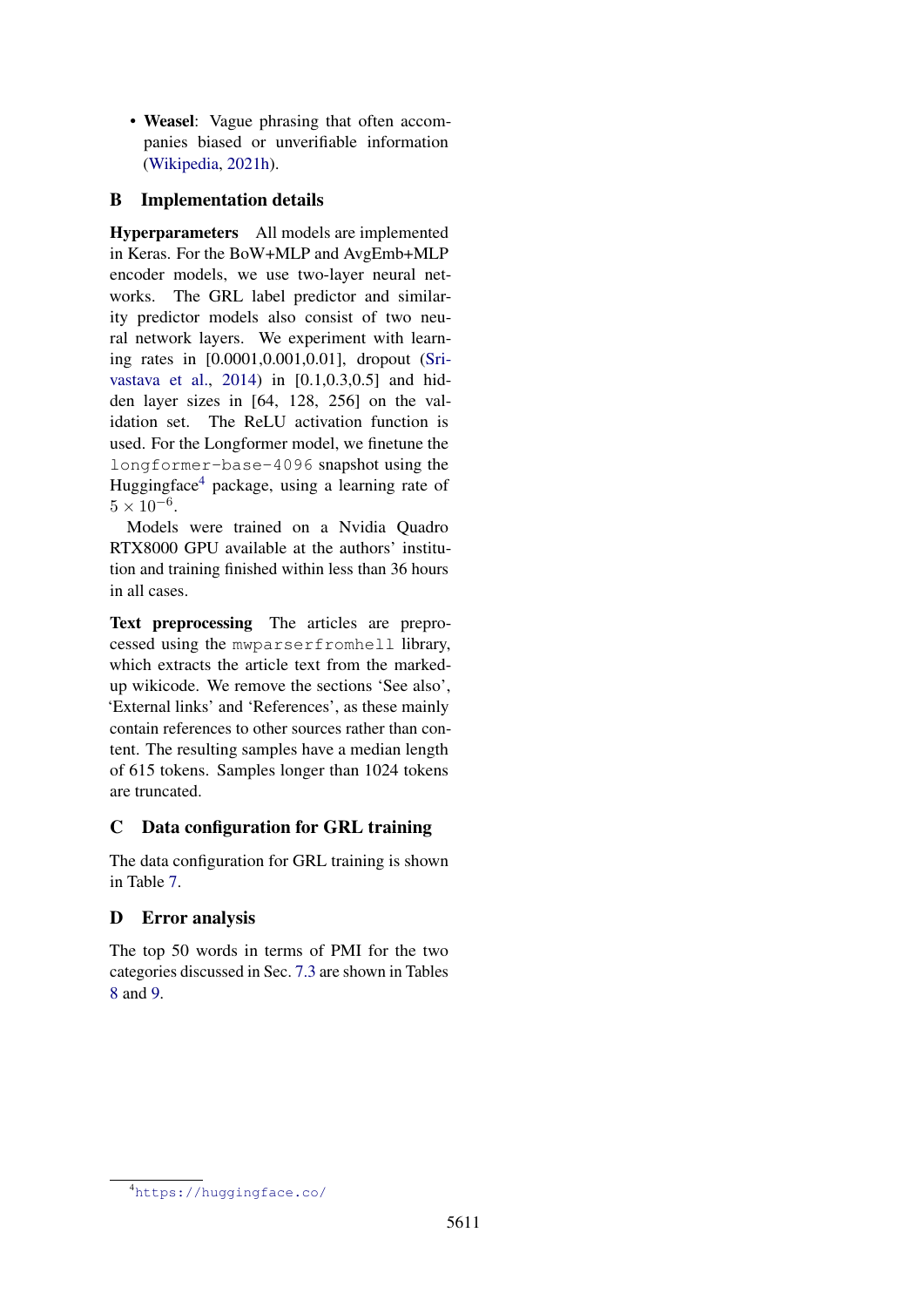<span id="page-11-0"></span>

| <b>Type</b>                                   | <b>Similarity labels</b>   | <b>Tone labels</b> |  |  |
|-----------------------------------------------|----------------------------|--------------------|--|--|
| Train $(K=6 966)$                             |                            |                    |  |  |
| <i>(pos,neg)</i> pair from same article       | ${0:K}$                    | ${0:K, 1:K}$       |  |  |
| (pos, neg) pair from different articles       | $\{1:K\}$                  | ${0:K, 1:K}$       |  |  |
| <i>(neg,neg)</i> pair from same article       | $\{0:\frac{K}{2}\}\$       | ${0:K}$            |  |  |
| <i>(neg,neg)</i> pair from different articles | $\{1:\frac{\bar{K}}{2}\}\$ | ${0:K}$            |  |  |
| (pos, pos) pair from different articles       | $\{1:\frac{\bar{K}}{2}\}$  | $\{1:K\}$          |  |  |
| <b>Total</b>                                  | ${0:1.5n,1:2n}$            | ${0:4K, 1:3K}$     |  |  |
| Validation (K=931)                            |                            |                    |  |  |
| <i>(pos,neg)</i> pair from same article       | ${0:K}$                    | ${0:K,1:K}$        |  |  |
| Test $(K=1 379)$                              |                            |                    |  |  |
| <i>(pos,neg)</i> pair from same article       | {0:K`                      | ${0:}K{,1:}K$      |  |  |

Table 7: Train, validation and test set configuration. K refers to the number of sample sets in each data split. For the similarity classification task, 0 means same article, 1 is different. For the tone classification task, 1 is promotional, 0 is not.